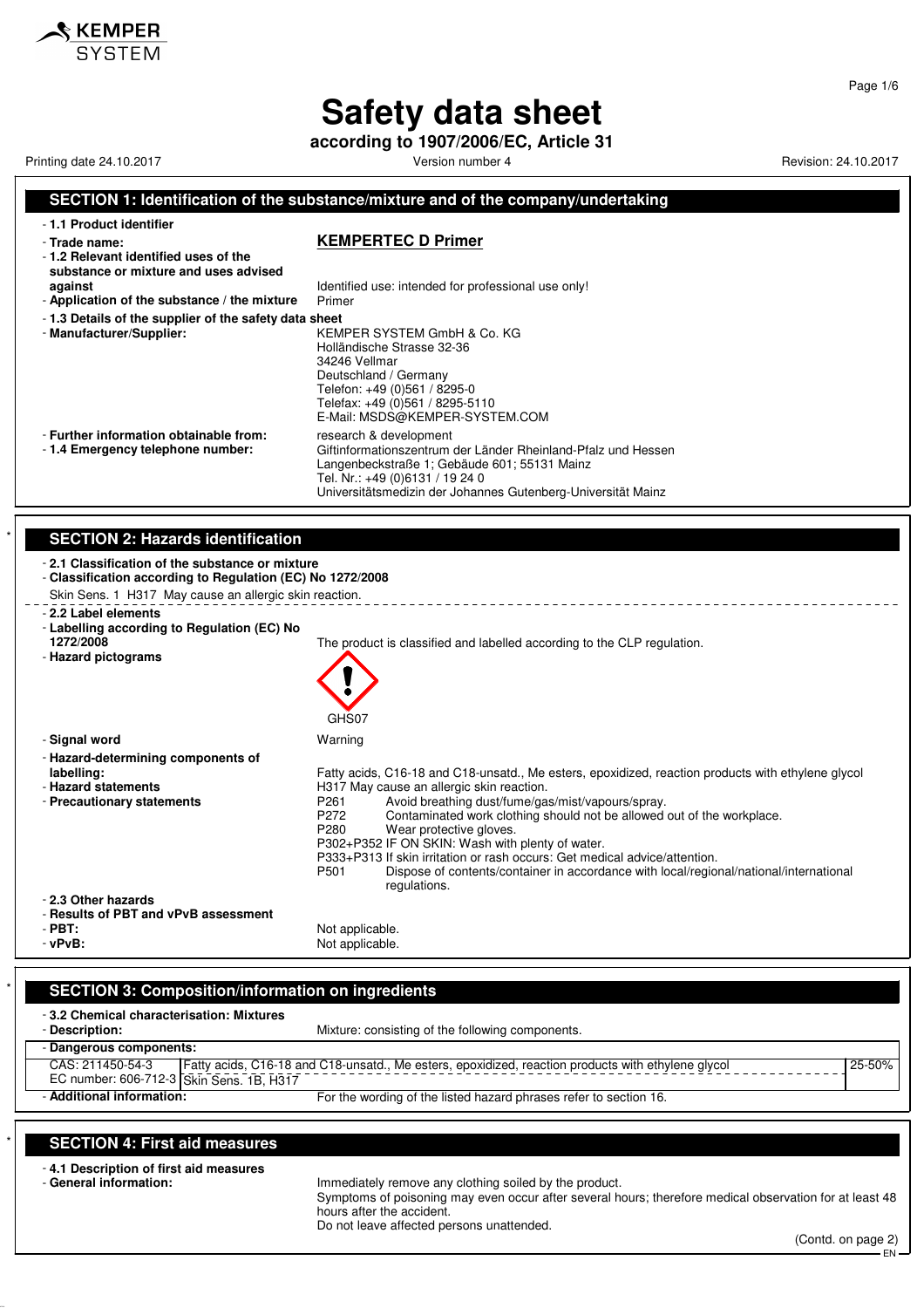

**according to 1907/2006/EC, Article 31**

Printing date 24.10.2017 **Version number 4 Version number 4** Revision: 24.10.2017

 $\hat{\mathcal{S}}$  KEMPER

## **Trade name: KEMPERTEC D Primer** (Contd. of page 1) Personal protection for the First Aider. Take affected persons out of danger area and lay down. - After inhalation: **In case of unconsciousness place patient stably in side position for transportation.** Supply fresh air; consult doctor in case of complaints. - **After skin contact:** Immediately wash with water and soap and rinse thoroughly. Seek medical treatment in case of complaints. - **After eye contact: Rinse opened eye for several minutes under running water. If symptoms persist, consult a doctor.** Protect unharmed eye. - After swallowing: **After swallowing:** If symptoms persist consult doctor. - **4.2 Most important symptoms and effects,** No further relevant information available. - **4.3 Indication of any immediate medical attention and special treatment needed** No further relevant information available. **SECTION 5: Firefighting measures** - **5.1 Extinguishing media** CO2, powder or water spray. Fight larger fires with water spray or alcohol resistant foam. Use fire extinguishing methods suitable to surrounding conditions. - **5.2 Special hazards arising from the** Formation of toxic gases is possible during heating or in case of fire. - **5.3 Advice for firefighters** - **Protective equipment:** Do not inhale explosion gases or combustion gases. Dispose of fire debris and contaminated fire fighting water in accordance with official regulations. \* **SECTION 6: Accidental release measures**

| -6.1 Personal precautions, protective     |                                                                                                  |
|-------------------------------------------|--------------------------------------------------------------------------------------------------|
| equipment and emergency procedures        | Wear protective equipment. Keep unprotected persons away.                                        |
|                                           | Ensure adequate ventilation                                                                      |
| - 6.2 Environmental precautions:          | Prevent from spreading (e.g. by damming-in or oil barriers).                                     |
|                                           | Do not allow to enter sewers/ surface or ground water.                                           |
|                                           | Inform respective authorities in case of seepage into water course or sewage system.             |
| -6.3 Methods and material for containment |                                                                                                  |
| and cleaning up:                          | Absorb with liquid-binding material (sand, diatomite, acid binders, universal binders, sawdust). |
|                                           | Do not flush with water or aqueous cleansing agents                                              |
| - 6.4 Reference to other sections         | See Section 7 for information on safe handling.                                                  |
|                                           | See Section 8 for information on personal protection equipment.                                  |
|                                           | See Section 13 for disposal information.                                                         |

| -7.1 Precautions for safe handling                                 | Store in cool, dry place in tightly closed receptacles.<br>Ensure good ventilation/exhaustion at the workplace. |
|--------------------------------------------------------------------|-----------------------------------------------------------------------------------------------------------------|
| - 7.2 Conditions for safe storage, including any incompatibilities |                                                                                                                 |
| - Storage:                                                         |                                                                                                                 |
| - Requirements to be met by storerooms and                         |                                                                                                                 |
| receptacles:                                                       | Store only in the original receptacle.                                                                          |
| - Information about storage in one common                          |                                                                                                                 |
| storage facility:                                                  | Store away from foodstuffs.                                                                                     |
| - Further information about storage                                |                                                                                                                 |
| conditions:                                                        | Store in cool, dry conditions in well sealed receptacles.                                                       |
|                                                                    | Store in dry conditions.                                                                                        |
|                                                                    | Protect from frost.                                                                                             |
|                                                                    | Recommended storage temperature: 10-30 °C                                                                       |
| - Storage class:                                                   | 10                                                                                                              |
| - 7.3 Specific end use(s)                                          | No further relevant information available.                                                                      |

## **SECTION 8: Exposure controls/personal protection**

| - Additional information about design of |                              |
|------------------------------------------|------------------------------|
| technical facilities:                    | No further data; see item 7. |

(Contd. on page 3) EN

Page 2/6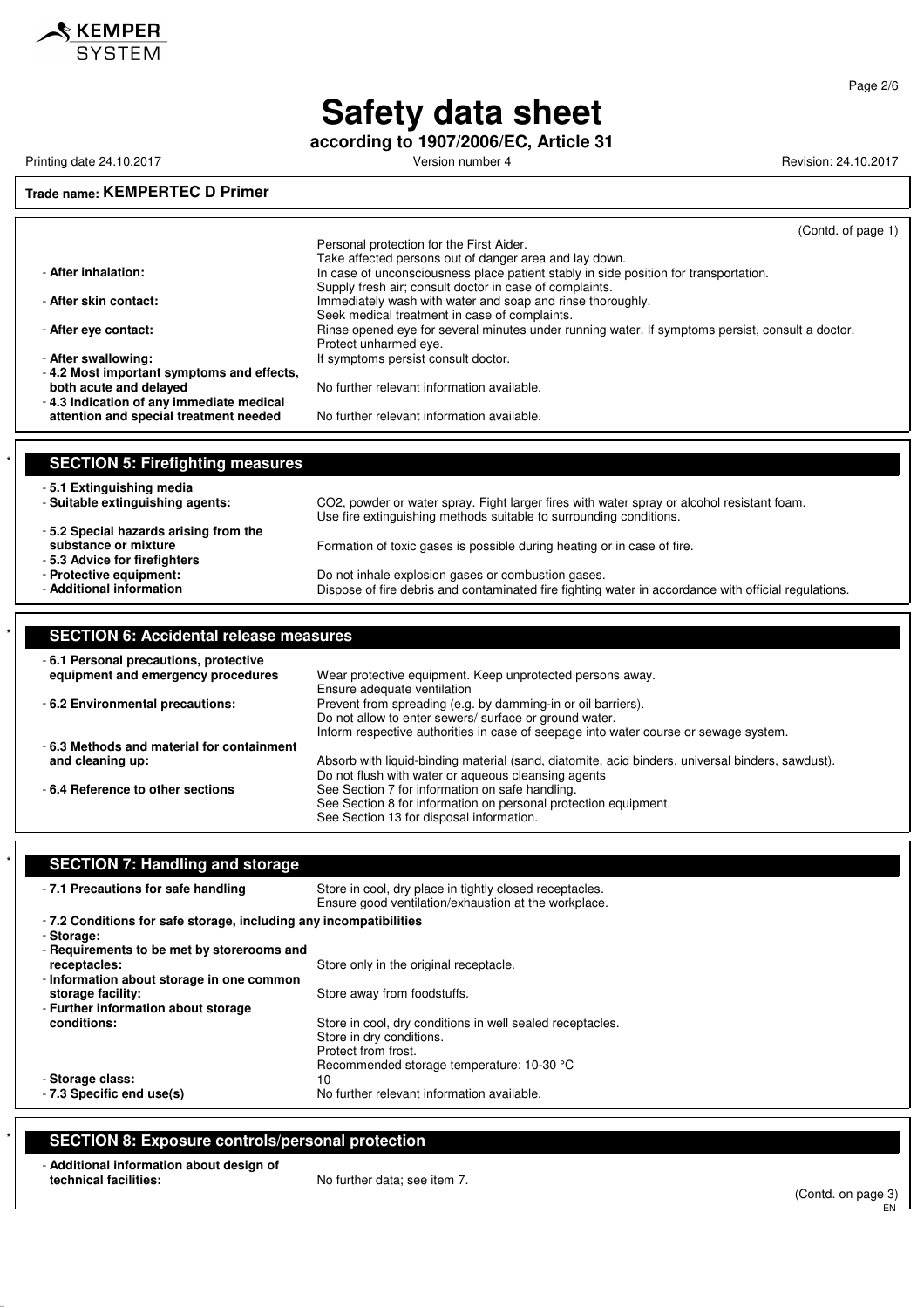

Page 3/6

# **Safety data sheet**

**according to 1907/2006/EC, Article 31**

Printing date 24.10.2017 **Version number 4** Version number 4 Revision: 24.10.2017

#### **Trade name: KEMPERTEC D Primer**

|                                              | (Contd. of page 2)                                                                                          |
|----------------------------------------------|-------------------------------------------------------------------------------------------------------------|
| - 8.2 Exposure controls                      |                                                                                                             |
| - Personal protective equipment:             |                                                                                                             |
| - General protective and hygienic measures:  | The usual precautionary measures are to be adhered to when handling chemicals.                              |
|                                              | Keep away from foodstuffs, beverages and feed.                                                              |
|                                              | Immediately remove all soiled and contaminated clothing<br>Wash hands before breaks and at the end of work. |
|                                              | Avoid contact with the eyes and skin.                                                                       |
| - Respiratory protection:                    | When used properly and under normal conditions, breathing protection is not required.                       |
|                                              | Use suitable respiratory protective device in case of insufficient ventilation.                             |
|                                              | Filter A/P2                                                                                                 |
|                                              | Respiratory protection - Gas filters and combination filters according to EN 141                            |
| - Protection of hands:                       |                                                                                                             |
|                                              |                                                                                                             |
|                                              | Protective gloves                                                                                           |
|                                              |                                                                                                             |
|                                              | Check protective gloves prior to each use for their proper condition.                                       |
|                                              | Only use chemical-protective gloves with CE-labelling of category III.                                      |
|                                              | The glove material has to be impermeable and resistant to the product/ the substance/ the                   |
|                                              | preparation.                                                                                                |
|                                              | Selection of the glove material on consideration of the penetration times, rates of diffusion               |
|                                              | and the degradation<br>After use of gloves apply skin-cleaning agents and skin cosmetics.                   |
| - Material of gloves                         | Recommended materials:                                                                                      |
|                                              | Butyl rubber, BR                                                                                            |
|                                              | Recommended thickness of the material: $\geq 0.5$ mm                                                        |
|                                              | The selection of the suitable gloves does not only depend on the material, but also on further marks of     |
|                                              | quality and varies from manufacturer to manufacturer.                                                       |
| - Penetration time of glove material         | The determined penetration times according to EN 374 part III are not performed under practical             |
|                                              | conditions. Therefore a maximum wearing time, which corresponds to 50% of the penetration time, is          |
|                                              | recommended.                                                                                                |
| - As protection from splashes gloves made of |                                                                                                             |
| the following materials are suitable:        | Nitrile rubber, NBR<br>Recommended thickness of the material: $> 0.1$ mm                                    |
|                                              | Penetration time (min.): <10                                                                                |
| - Eye protection:                            |                                                                                                             |
|                                              |                                                                                                             |
|                                              | Tightly sealed goggles                                                                                      |
|                                              |                                                                                                             |
|                                              | Protective goggles and facial protection - Classification according to EN 166                               |
| - Body protection:                           | Protective work clothing                                                                                    |
|                                              | Impervious protective clothing                                                                              |
|                                              |                                                                                                             |
|                                              |                                                                                                             |
| SECTION 9: Physical and chemical properties  |                                                                                                             |

## **SECTION 9: Physical and chemical properties** - **9.1 Information on basic physical and chemical properties** - **General Information** - **Appearance: Form:** Fluid Colour: Fluid Colour: Fluid Colour: Acco **Colour:** Colour: According to product specification<br>
Characteristic<br>
Characteristic Characteristic<br>Not determined. - Odour threshold: - **pH-value:** Not determined. - **Change in condition Melting point/freezing point:** Undetermined. **Initial boiling point and boiling range:** Undetermined. - **Flash point:** >200 °C - **Flammability (solid, gas):** Not applicable. - **Ignition temperature: Decomposition temperature:** Not determined. - **Auto-ignition temperature:** Product is not selfigniting. - **Explosive properties:** Product does not present an explosion hazard.

(Contd. on page 4)

EN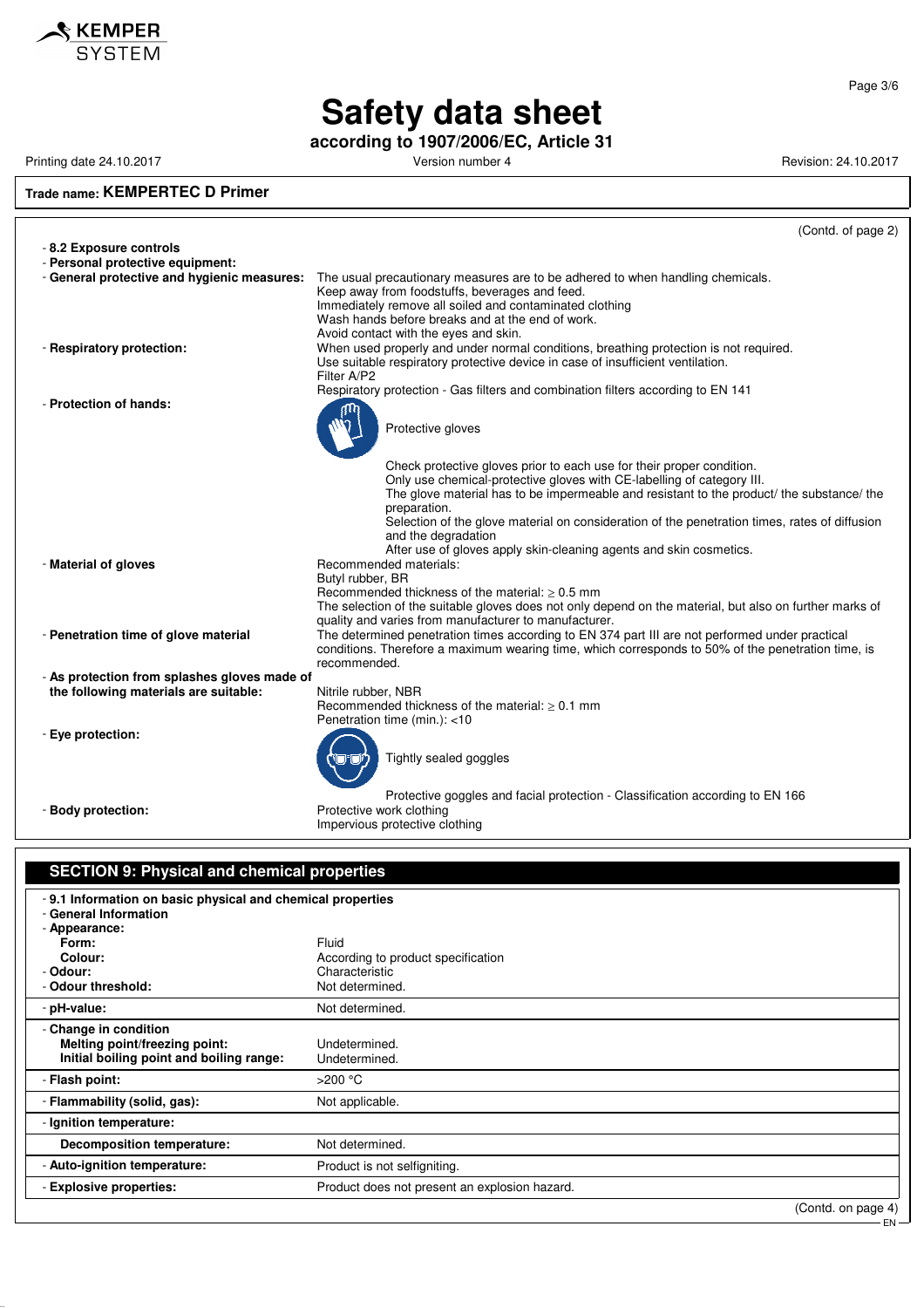#### Page 4/6

## **Safety data sheet**

**according to 1907/2006/EC, Article 31**

Printing date 24.10.2017 **Version number 4** Version number 4 Revision: 24.10.2017

## **Trade name: KEMPERTEC D Primer**

|                                                                                     |                                                                          | (Contd. of page 3) |
|-------------------------------------------------------------------------------------|--------------------------------------------------------------------------|--------------------|
| - Explosion limits:<br>Lower:<br>Upper:                                             | Not determined.<br>Not determined.                                       |                    |
| - Density at 20 °C:<br>- Relative density<br>- Vapour density<br>- Evaporation rate | 1.07 $g/cm^{3}$<br>Not determined.<br>Not determined.<br>Not determined. |                    |
| - Solubility in / Miscibility with<br>water:                                        | Not miscible or difficult to mix.                                        |                    |
| - Partition coefficient: n-octanol/water:                                           | Not determined.                                                          |                    |
| - Viscosity:<br>Dynamic:<br>Kinematic:                                              | Not determined.<br>Not determined.                                       |                    |
| - Solvent content:<br>VOC (EC)<br>- 9.2 Other information                           | 2.50%<br>No further relevant information available.                      |                    |

## **SECTION 10: Stability and reactivity**

- **10.2 Chemical stability**

- **10.1 Reactivity 10.1 Reactivity 10.1 Reactivity 10.1 Reactivity** 

- **Thermal decomposition / conditions to be avoided:** No decomposition if used according to specifications.<br>**10.3 Possibility of hazardous reactions** No dangerous reactions known. - **10.3 Possibility of hazardous reactions**<br>- 10.4 Conditions to avoid - **10.4 Conditions to avoid** No further relevant information available.<br>- **10.5 Incompatible materials:** No further relevant information available. - **10.5 Incompatible materials:** No further relevant information available. No dangerous decomposition products known.

## **SECTION 11: Toxicological information**

| -11.1 Information on toxicological effects                                |                                                                   |  |
|---------------------------------------------------------------------------|-------------------------------------------------------------------|--|
| - Acute toxicity                                                          | Based on available data, the classification criteria are not met. |  |
| - Primary irritant effect:                                                |                                                                   |  |
| - Skin corrosion/irritation                                               | Based on available data, the classification criteria are not met. |  |
| - Serious eve damage/irritation                                           | Based on available data, the classification criteria are not met. |  |
| - Respiratory or skin sensitisation                                       | May cause an allergic skin reaction.                              |  |
| - CMR effects (carcinogenity, mutagenicity and toxicity for reproduction) |                                                                   |  |
| - Germ cell mutagenicity                                                  | Based on available data, the classification criteria are not met. |  |
| - Carcinogenicity                                                         | Based on available data, the classification criteria are not met. |  |
| - Reproductive toxicity                                                   | Based on available data, the classification criteria are not met. |  |
| - STOT-single exposure                                                    | Based on available data, the classification criteria are not met. |  |
| - STOT-repeated exposure                                                  | Based on available data, the classification criteria are not met. |  |
| - Aspiration hazard                                                       | Based on available data, the classification criteria are not met. |  |

## **SECTION 12: Ecological information**

| - 12.1 Toxicity<br>- Aquatic toxicity:<br>-12.2 Persistence and degradability<br>- 12.3 Bioaccumulative potential<br>- 12.4 Mobility in soil | No further relevant information available.<br>No further relevant information available.<br>No further relevant information available.<br>No further relevant information available. |        |
|----------------------------------------------------------------------------------------------------------------------------------------------|--------------------------------------------------------------------------------------------------------------------------------------------------------------------------------------|--------|
| - Additional ecological information:                                                                                                         |                                                                                                                                                                                      |        |
| - General notes:                                                                                                                             | Water hazard class 1 (German Regulation) (Self-assessment): slightly hazardous for water                                                                                             |        |
| -12.5 Results of PBT and vPvB assessment                                                                                                     |                                                                                                                                                                                      |        |
| $-$ PBT:                                                                                                                                     | Not applicable.                                                                                                                                                                      |        |
| - vPvB:                                                                                                                                      | Not applicable.                                                                                                                                                                      |        |
| - 12.6 Other adverse effects                                                                                                                 | No further relevant information available.                                                                                                                                           | $FN -$ |

(Contd. on page 5)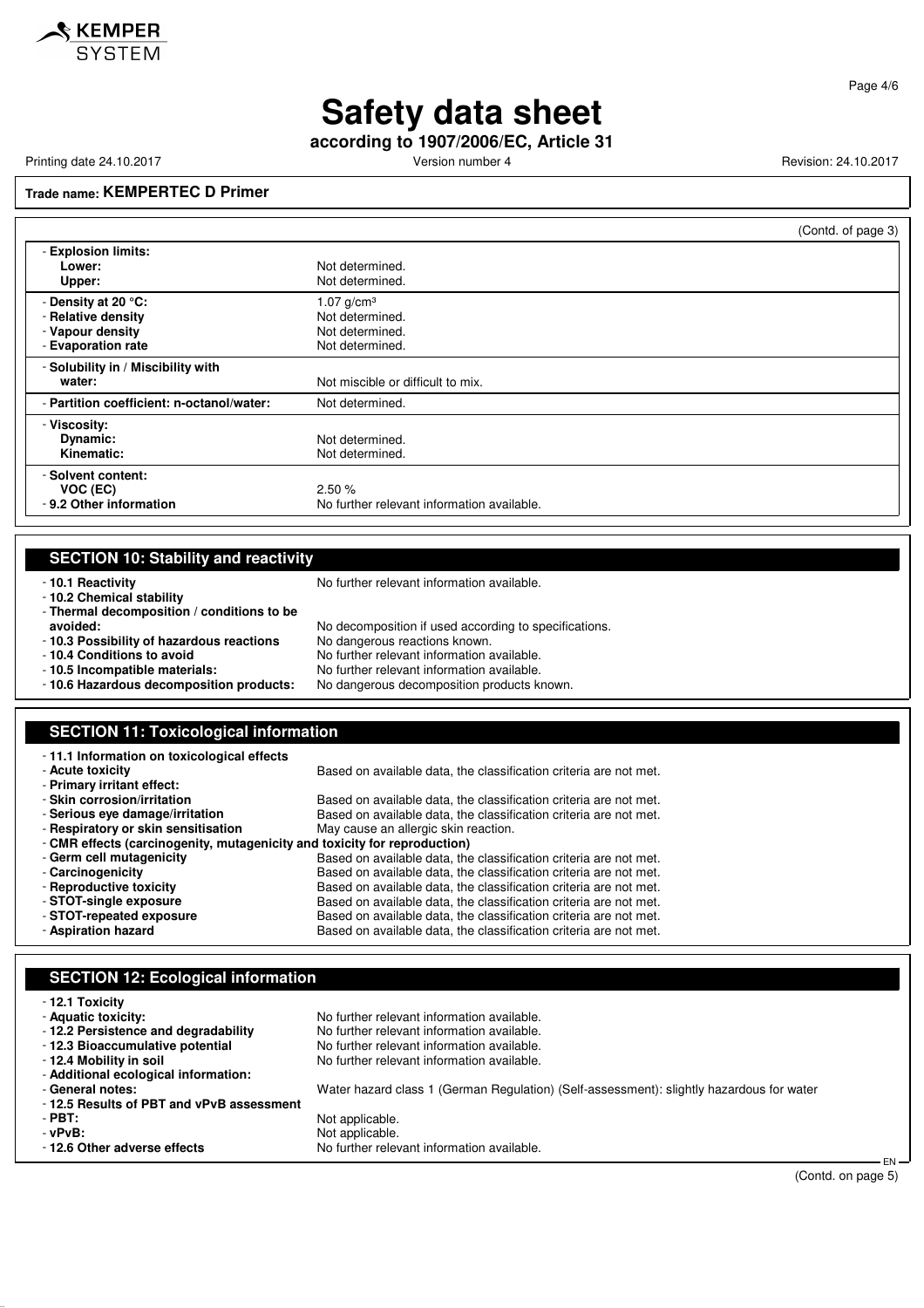

**Safety data sheet**

**according to 1907/2006/EC, Article 31**

Printing date 24.10.2017 **Version number 4 Version number 4** Revision: 24.10.2017

**Trade name: KEMPERTEC D Primer**

(Contd. of page 4)

| <b>SECTION 13: Disposal considerations</b>                                   |                                                                                                                                                  |
|------------------------------------------------------------------------------|--------------------------------------------------------------------------------------------------------------------------------------------------|
| - 13.1 Waste treatment methods<br>- Recommendation                           | Must not be disposed together with household garbage. Do not allow product to reach sewage system.<br>Disposal according to official regulations |
| - European waste cataloque                                                   |                                                                                                                                                  |
|                                                                              | 08 04 09* waste adhesives and sealants containing organic solvents or other hazardous substances                                                 |
| 08 04 10                                                                     | waste adhesives and sealants other than those mentioned in 08 04 09                                                                              |
| - Uncleaned packaging:<br>- Recommendation:                                  | Disposal must be made according to official regulations.                                                                                         |
| <b>SECTION 14: Transport information</b>                                     |                                                                                                                                                  |
| - 14.1 UN-Number<br>- ADR, ADN, IMDG, IATA                                   | Void                                                                                                                                             |
| - 14.2 UN proper shipping name<br>- ADR, ADN, IMDG, IATA                     | Void                                                                                                                                             |
| - 14.3 Transport hazard class(es)<br>- ADR, ADN, IMDG, IATA<br>- Class       | Void                                                                                                                                             |
| -14.4 Packing group<br>- ADR. IMDG. IATA                                     | Void                                                                                                                                             |
| - 14.5 Environmental hazards:<br>- Marine pollutant:                         | <b>No</b>                                                                                                                                        |
| - 14.6 Special precautions for user                                          | Not applicable.                                                                                                                                  |
| - 14.7 Transport in bulk according to Annex II of Marpol and the IBC<br>Code | Not applicable.                                                                                                                                  |
| - UN "Model Regulation":                                                     | Void                                                                                                                                             |

## **SECTION 15: Regulatory information**

| - Directive 2012/18/EU                                                         | -15.1 Safety, health and environmental regulations/legislation specific for the substance or mixture                                                                                                                                   |
|--------------------------------------------------------------------------------|----------------------------------------------------------------------------------------------------------------------------------------------------------------------------------------------------------------------------------------|
| - Named dangerous substances - ANNEX I<br>- REGULATION (EC) No 1907/2006 ANNEX | None of the ingredients is listed.                                                                                                                                                                                                     |
| XVII                                                                           | Conditions of restriction: 3                                                                                                                                                                                                           |
| - National regulations:                                                        |                                                                                                                                                                                                                                        |
| - Information about limitation of use:                                         | Employment restrictions concerning juveniles must be observed.<br>Employment restrictions concerning pregnant and lactating women must be observed.<br>Employment restrictions concerning women of child-bearing age must be observed. |
| - 15.2 Chemical safety assessment:                                             | A Chemical Safety Assessment has not been carried out.                                                                                                                                                                                 |

## **SECTION 16: Other information**

This information is based on our present knowledge. However, this shall not constitute a guarantee for any specific product features and shall not establish a legally valid contractual relationship.

| - Relevant phrases            | H317 May cause an allergic skin reaction.                                                                                                                             |
|-------------------------------|-----------------------------------------------------------------------------------------------------------------------------------------------------------------------|
| - Department issuing SDS:     | research & development                                                                                                                                                |
| - Contact:                    | research & development                                                                                                                                                |
| - Abbreviations and acronyms: | ADR: Accord européen sur le transport des marchandises dangereuses par Route (European Agreement concerning the International<br>Carriage of Dangerous Goods by Road) |
|                               | IMDG: International Maritime Code for Dangerous Goods                                                                                                                 |
|                               | IATA: International Air Transport Association                                                                                                                         |
|                               | GHS: Globally Harmonised System of Classification and Labelling of Chemicals                                                                                          |
|                               | EINECS: European Inventory of Existing Commercial Chemical Substances                                                                                                 |
|                               | ELINCS: European List of Notified Chemical Substances                                                                                                                 |
|                               | CAS: Chemical Abstracts Service (division of the American Chemical Society)                                                                                           |
|                               | VOC: Volatile Organic Compounds (USA, EU)                                                                                                                             |
|                               | PBT: Persistent, Bioaccumulative and Toxic                                                                                                                            |
|                               | vPvB: very Persistent and very Bioaccumulative                                                                                                                        |
|                               | Skin Sens. 1: Skin sensitisation - Category 1                                                                                                                         |
|                               | Skin Sens. 1B: Skin sensitisation - Category 1B                                                                                                                       |

(Contd. on page 6) EN